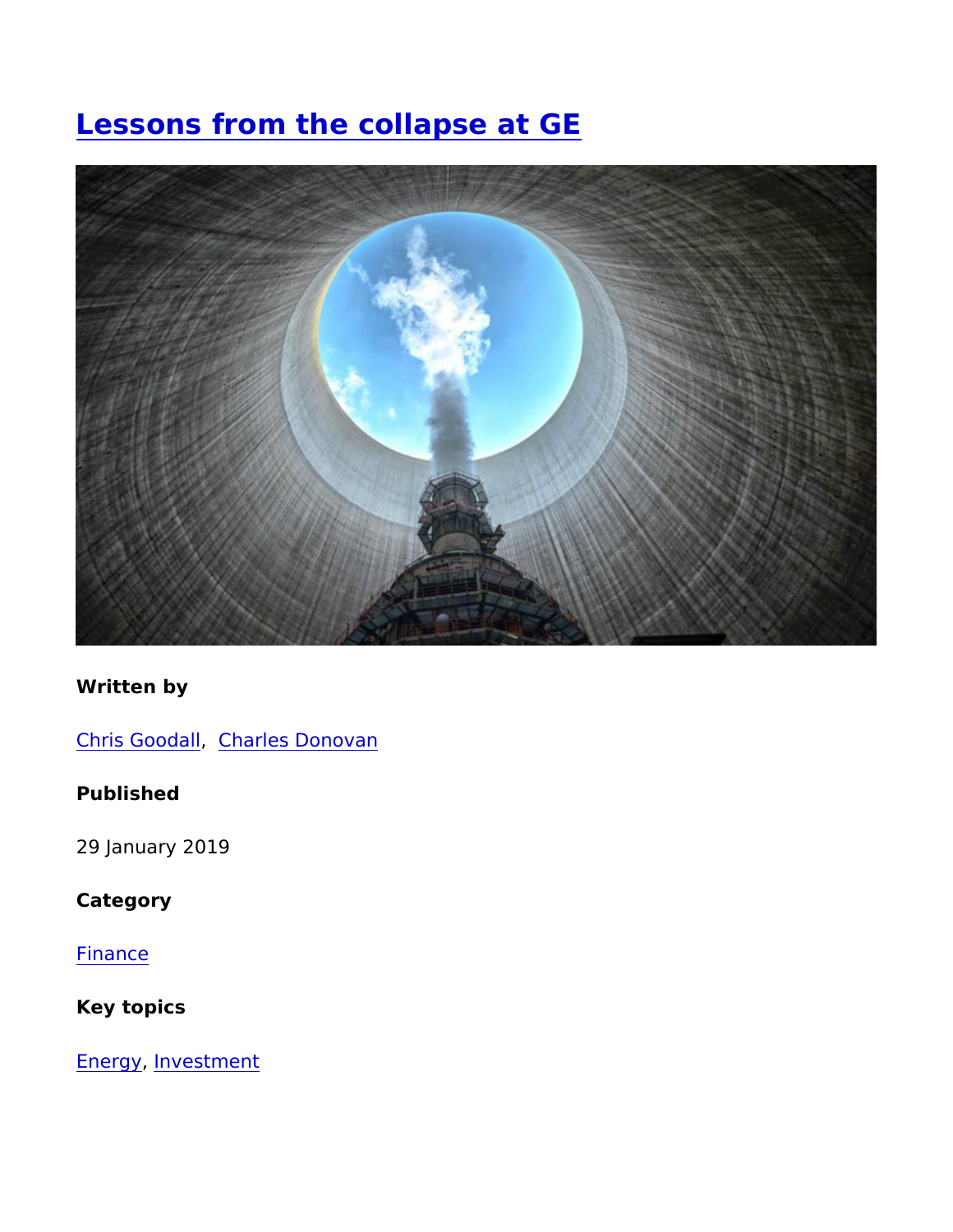Investors worried about carbon risks need to be looking at indust and gas.

In October 2018, GE parted company with John Flannery, its CEO monthsAnnouncing the depathteurbeusiness also said it would write of \$23 billion in its power division, its largest segment and the worl manufacturer of gas turbines.

The question many are asking is whether this is evidence of the i carbon bubble. While it is too early to draw firm empirical concl lessons to learn. There is great potential for an unexpected reduc value from a global swing away from fossil fuels and the competit cheaper solar and energy storage. But that may occur in economic people have spent little time looking for signs of trouble.

When Flannery became GE s CEO in August 2017, there were few catastrophic problems to come. In the results presentation just af appointed, power division revenues were up five per cent year on conglomerate expressed great confidence in the future of its gas that time, the share price was \$29. On the day before Flannery le settle at \$13 per share, wiping out over \$100 billion in sharehold

The absolute size of the market matters far less than whether expanding or not

Thus far, investors concerned about the impact of climate change valuations have focused almost exclusively on the fossil fuel corp at GE shows they may be looking at the wrong businesses. Coal, the ground should see gradual decline over time, but it is likely t predictable process. There are nearly one billion cars on the wor they will continue to use gasoline and diesel until they are scrap massive new electric vehicle penetration, the structure of the glo product markets puts an inertial brake on demand decline.

The collapse in the markets for GE Power s goods and services, on went quick. It raises an interesting hypothesis that the companies the fossil fuel value chain may suffer first, not the upstream own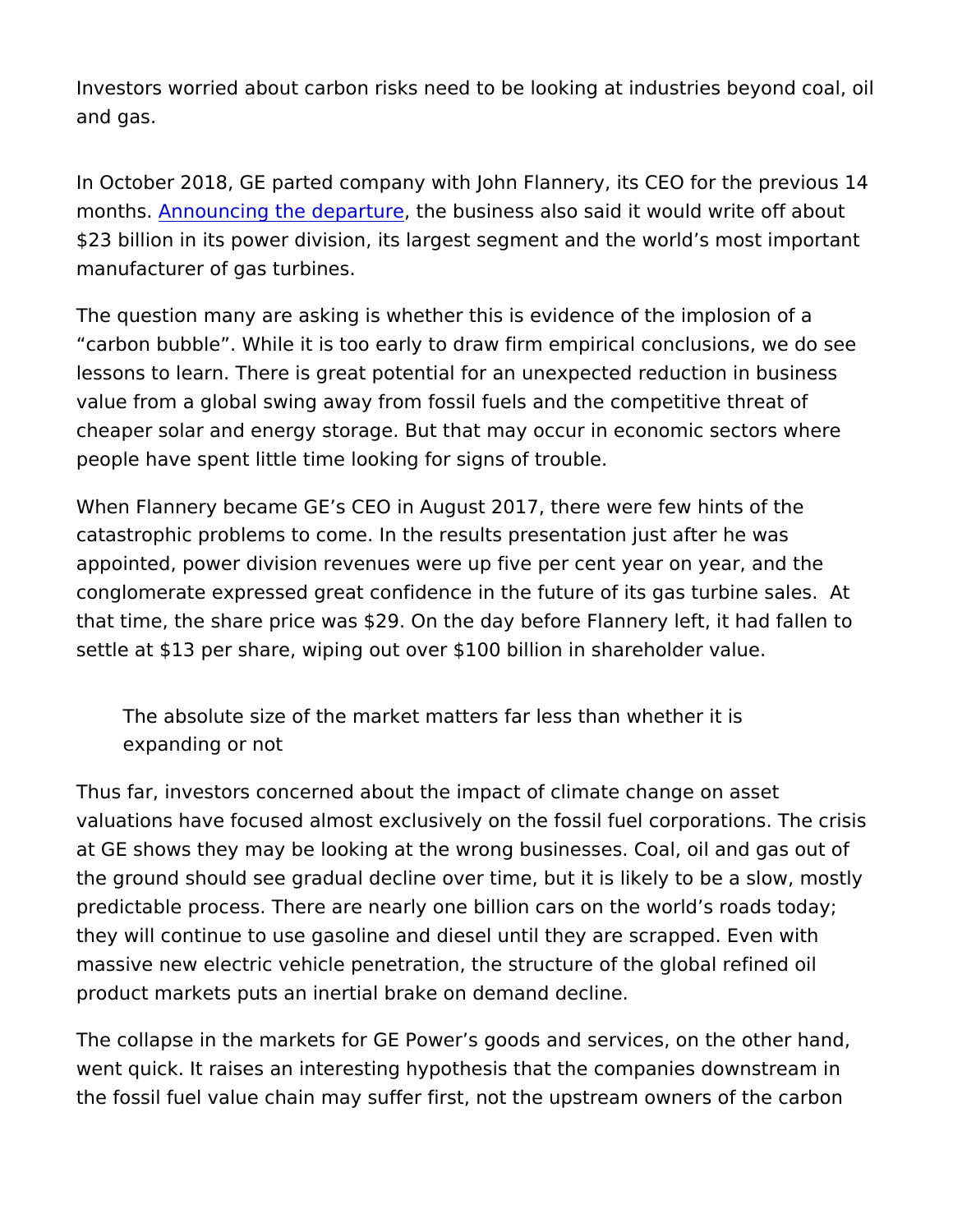products assets themselves. While it s too early to judge whether indicative of a broader trend for downstream suppliers, there are learned. We offer some suggestions here to those watching for ea carbon risks in other industries.

#### New large gas turbines

GE remains the world leader in manufacturing new turbines for la stations. In March 2017, it estimated an average of 78 gigawatts would be installed across the globe in the years to 2026. By midinvestors the number would actually be below 30 gigawatts for 20 same for the following two years. This year s global sales represe about 45 per cent on estimates of little more than a year ago.

Analysts had uniformly agreed with GE s earlier forecasts. Few sa as it was universally assumed the turbine market would continue Natural gas would, after all, act as a standby fuel for variable so The reality was different.

There are nearly one billion cars on the world s roads today; continue to use gasoline and diesel until they are scrapped

After growing at an average of 4.0 per cent a year in the previous electricity production from gas turb1n4espenloyenoisien. 2ROe1n7e wables have been growing faster than expected mooe than on indefinition e world s annual increase in power requirement. In the first three q 2018, 32 gas turbines were ordered from GE, compared to 51 in th the preceding year. And it s not just GE: Siemens, intespbant gelst com lack of demand pushed down the price for turbines 30 per cent b years 2014 and 2017. GE s reversal was even more spectacular: were down 49 per cent in the third quarter of 2018 versus previou

The wider less@roducers of capital goods such as turbines that a provide extra capacity are vulnerable to even small changes in th their markets. The absolute size of the market matters far less th expanding or not. In another example, the construction of new pe is sound business if oil use is growing but if it is stable, or eve suppliers of new equipment will suffer. Both sale realised prices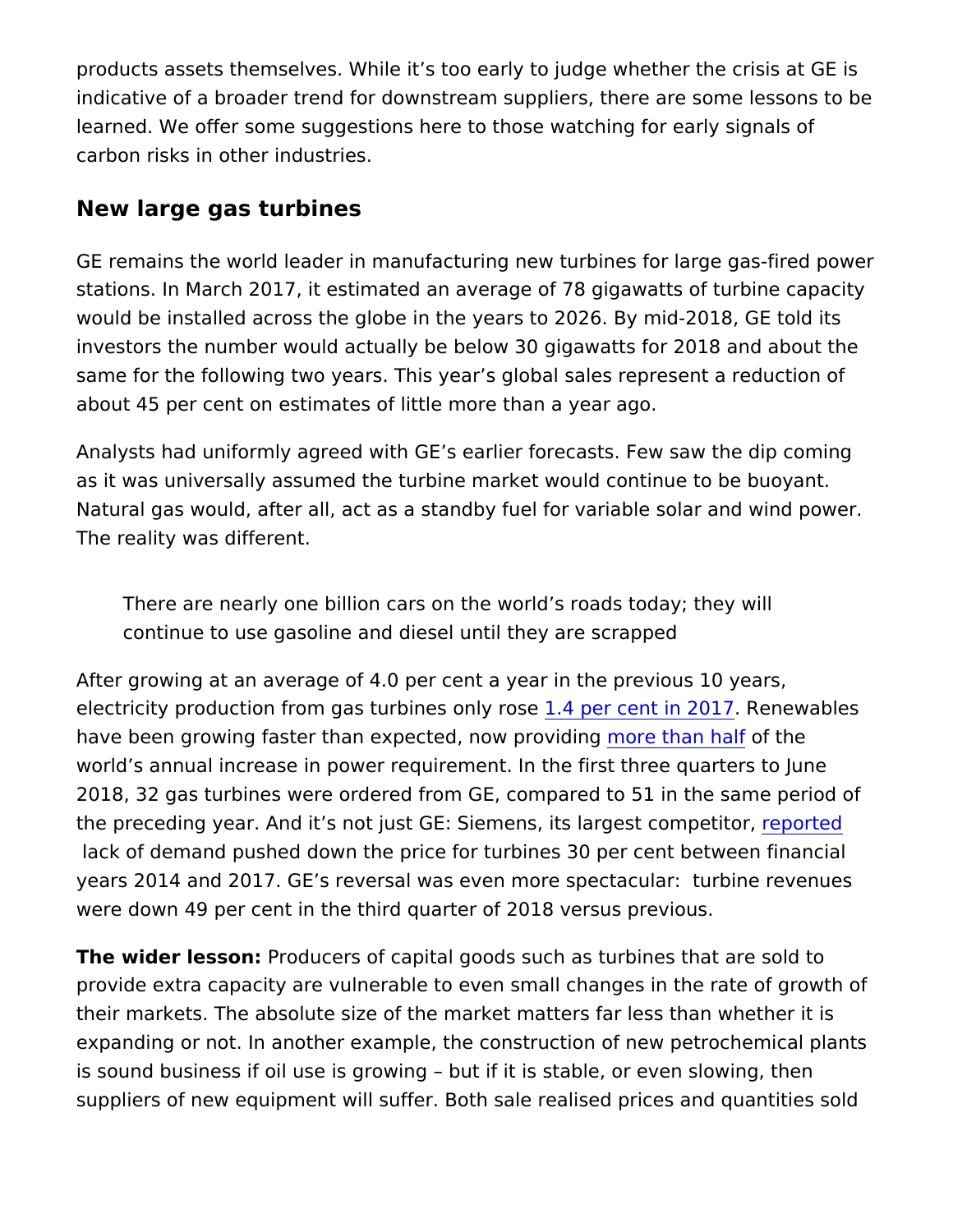can fall sharply.

### **Maintenance revenues**

As the demand for gas-generated electricity stopped rising, GE's revenues were also affected by a fall in the needs for both emergency repairs and planned maintenance. Power plants that work a smaller number of hours per year typically fail less frequently. GE reported in October 2018 that service orders were down 15 per cent in the third quarter of 2018 compared to the year before. Even an activity that must have seemed extremely secure – the servicing of the huge installed base of GE turbines – was vulnerable to the small shift away from gas as a fuel for electricity.

**The wider lesson:** Small changes in utilisation can produce substantial swings in revenues to those supplying services. Note the price of ocean freight transportation is highly sensitive to variations in the amount of oil being shipped: a fall in volumes produces stark reductions in rates, reducing the returns for owning tankers.

# **Performance improvement products**

Older power plants can benefit from GE's advanced gas path (AGP) product, which improves the efficiency of converting gas into electricity. This activity has also seen similar downward pressure on sales. The latest public data showed sales of six AGP's in the first quarter of 2018, versus 21 a year before. AGP sales have fallen partly because gas turbines are tending to operate fewer hours per year. A utility deciding whether to invest the millions needed to improve performance will see far lower returns if the power plant is expected to be idle for most of the time.

**The wider lesson:** Similar effects are going to be seen, for example, in conventional car engines. Why should auto manufacturers continue to back component suppliers who promise better fuel efficiency if the total sales of internal combustion engine cars start falling as electric vehicles move into the mainstream?

# **Sales of smaller gas turbines**

GE also sells smaller gas turbines that are similar to jet engines. These are normally used to provide electricity to meet short peaks in demand. Everybody expected this segment to be a bright area of growth. The swing towards renewables was expected to produce a greater need for turbines that can respond within seconds to a call for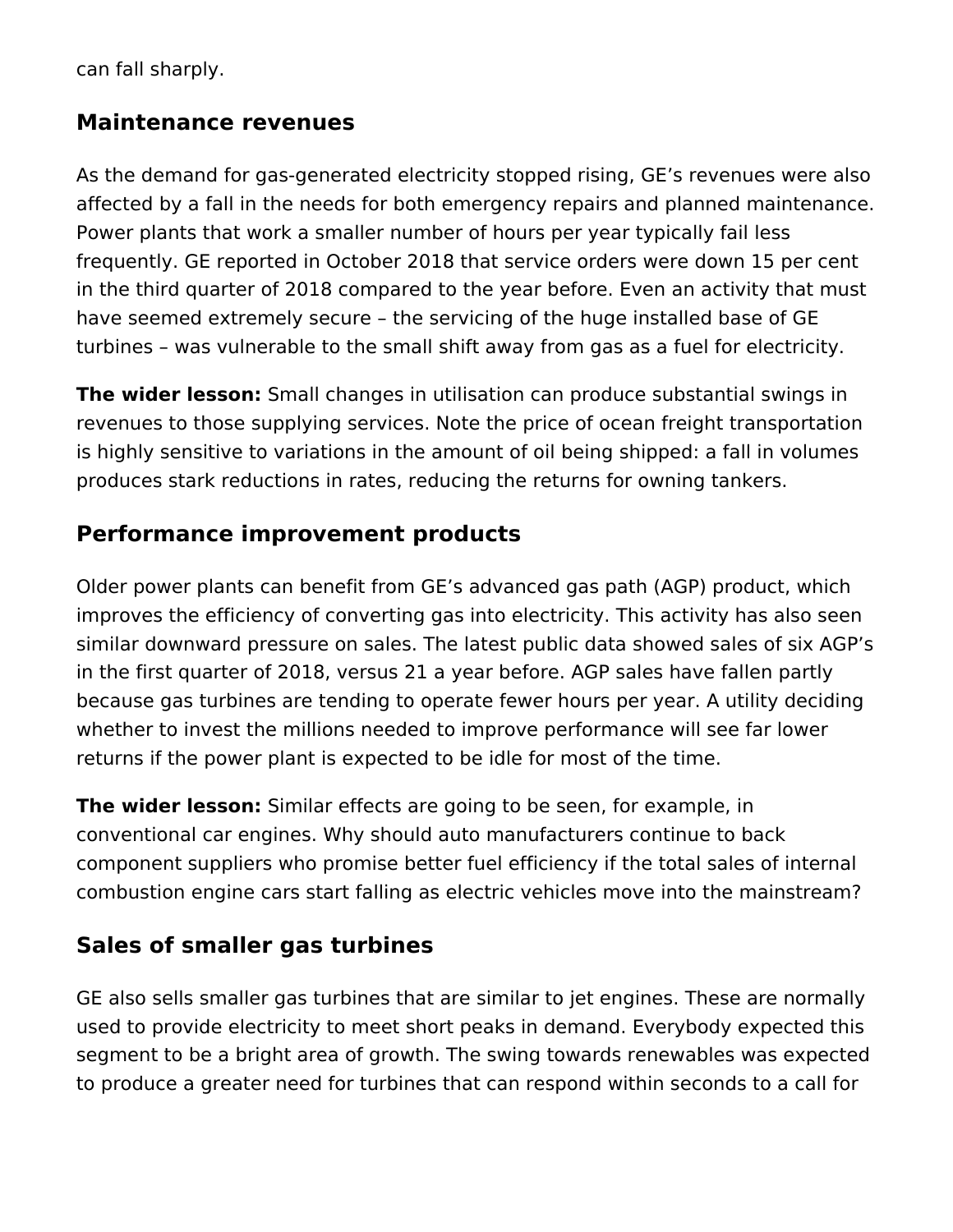power.

Once again, the reality has proved to be very different: in the sequence 2018, GE took orders for three peaker turbines, compared to 12 quarter of 2017, a reduction of 75 per cent. The security offered may become increasingly unnecessary as large commercial and in customers, and utilities, get better at adjusting their power needs term availability. Improving economics for large storage batteries undermining the role of peakers around the world.

The wider less of the growth of alternatives to fossil fuels will not necessarily result in increases in sales of products that are designed to make alongside new . In the case of automobiles, for example, many p hybrids as a bridge to the world of fully electric transport. But the improving so fast that it will be fully competitive with the internal within a few years with the right business models. Suppliers focu for hybrid cars could see rapid reductions in demand.

All the parts of GE s flagship division have struggled against the by the growth of renewables and the improvement in ability of uti intelligently match electricity supply and demand. The value dest billions of dollars of GE market cap occurred after solar and wind eight per cent of world electricity output. Let this be a warning.  $A$ firms supplying the fossil fuel economy may fall precipitously wit far earlier than could be foreseen. Investors need to broaden the carbon bubbles to a wider group of businesses.

Written by

[Chris Goo](https://www.imperial.ac.uk/business-school/authors/cgoodall)d@hlarles Donovan

Published

29 January 2019

Category

[Finan](https://www.imperial.ac.uk/business-school/category/knowledge-categories/finance)ce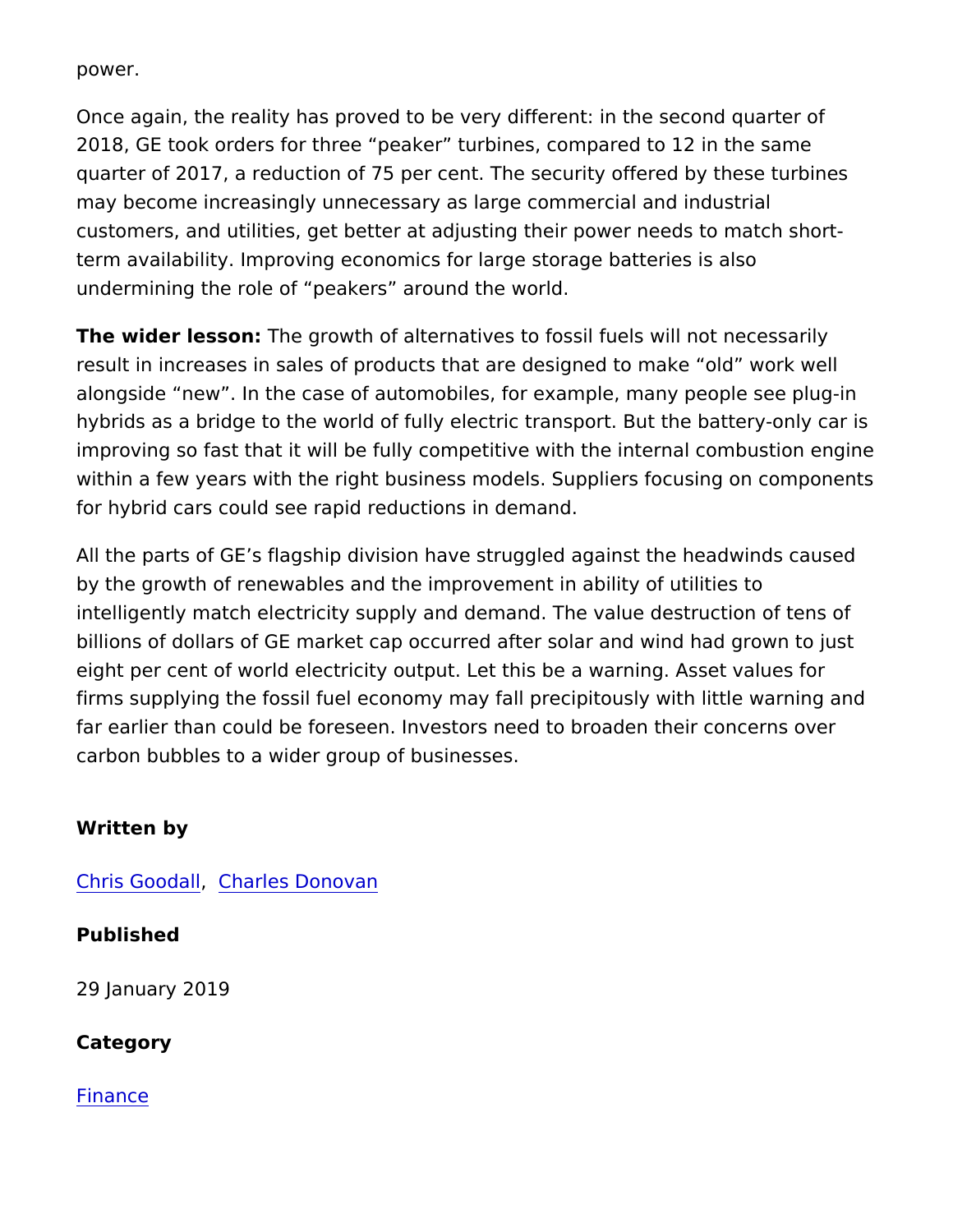Key topics

[Ener](https://www.imperial.ac.uk/business-school/category/key-topics/energy)gynvestment [Download](https://www.imperial.ac.uk/business-school/print/pdf/node/4211) PDF Share



## About Chris Goodall

Author-in-Residence, Centre for Climate Finance & Investment Chris Goodall is an analyst, writer and speaker focusing on the tr carbon energy sources across the world.